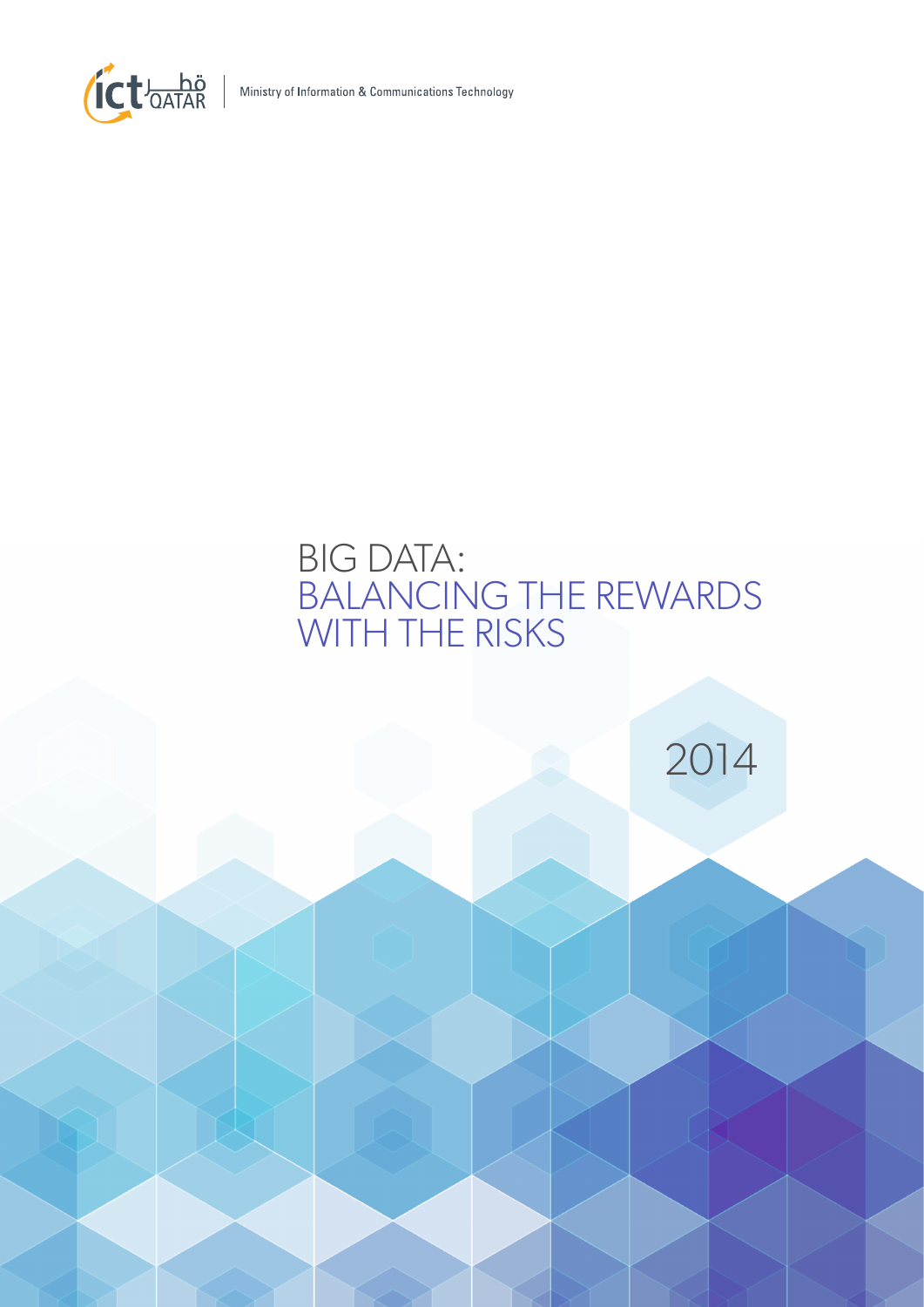# **Introduction**

he enormous amount of data generated, stored, and accessible from multiple locations is a great asset for any knowledge society. Properly managed, "big data" can substantially contribute to the continued economic and social development of Qatar.

While the Ministry of Information and Communications Technology (the Ministry) recognizes the potential gains from big data for all sectors of Qatari society, it also understands that big data can pose a threat to individuals' and organizations' right to privacy and integrity, and can put additional pressure on cyber security. The Ministry's goal: to ensure that big data achieves its great potential, while at the same time guaranteeing that privacy, cyber security, and cyber safety are maintained.

This white paper, part of a series on ICT trends and emerging technologies, is designed to make the public and private sectors aware of the challenges and opportunities big data represents and to influence policy development and service delivery in Qatar. Big data was identified as an important new technology in the Ministry's first white paper: *Emerging ICT Trends: The Future Is Now*. As part of its ongoing research, the Ministry convened a roundtable discussion with representatives from government agencies, suppliers of big data technologies, and organizations using big data, in addition to researchers from academic institutions, to add needed insights into the specific circumstances in Qatar. The Ministry would like to thank all participants for their valuable contributions.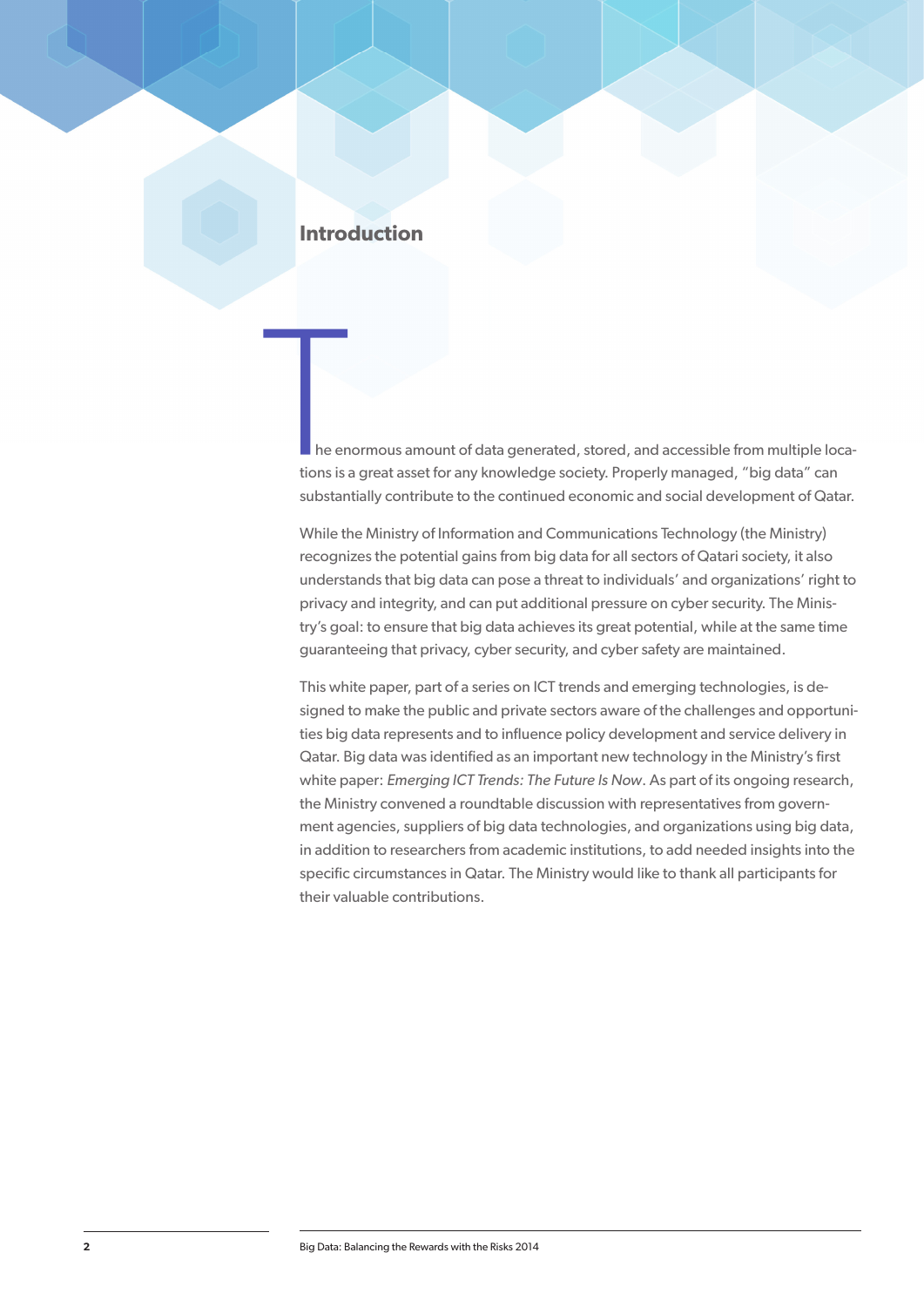# **Background**

Organizations, individuals, machines, and devices are generating enormous amounts of data at an accelerating pace. On a global level, the National Institute of Standards and Technology—a US agency that works with industry to develop and apply technology, measurements, and standards—estimates that there will be some 7 zettabytes of data generated in 2014 (with 1 zettabyte equaling 1 billion gigabytes). Furthermore, by 2018 each smartphone is expected to generate 2 gigabytes of data every month. The rapid growth of data generation is attributable to the proliferation of Internet-connected devices and systems, the switch from analog to digital technologies, and the rapidly increasing use of digital media by organizations and individuals. The share of unstructured data from social media, videos, and photos is now bigger than the share of structured data.

In addition to the enormous amount of data now generated, stored, and available over networks, the capacity to process the data has increased significantly as well. Complex analyses, involving very large sets of data, are now possible. Data previously seen as unimportant can add critical information when combined with data from other sources. Processing high volumes of a high variety of data at high velocity (real time) is now possible. These three Vs are commonly used to define big data, with value and veracity often added as additional characteristics.

Globally, the big data technology and services market is forecasted to grow about seven times faster than the overall ICT market. According to Gartner, as Figure 1 on the following page indicates, big data is now at the peak of the inflated expectations phase and is forecasted to reach the plateau of productivity in some five to 10 years, a couple of years after cloud computing.

**By 2018 each smartphone is expected to generate 2 gigabytes of data every month.**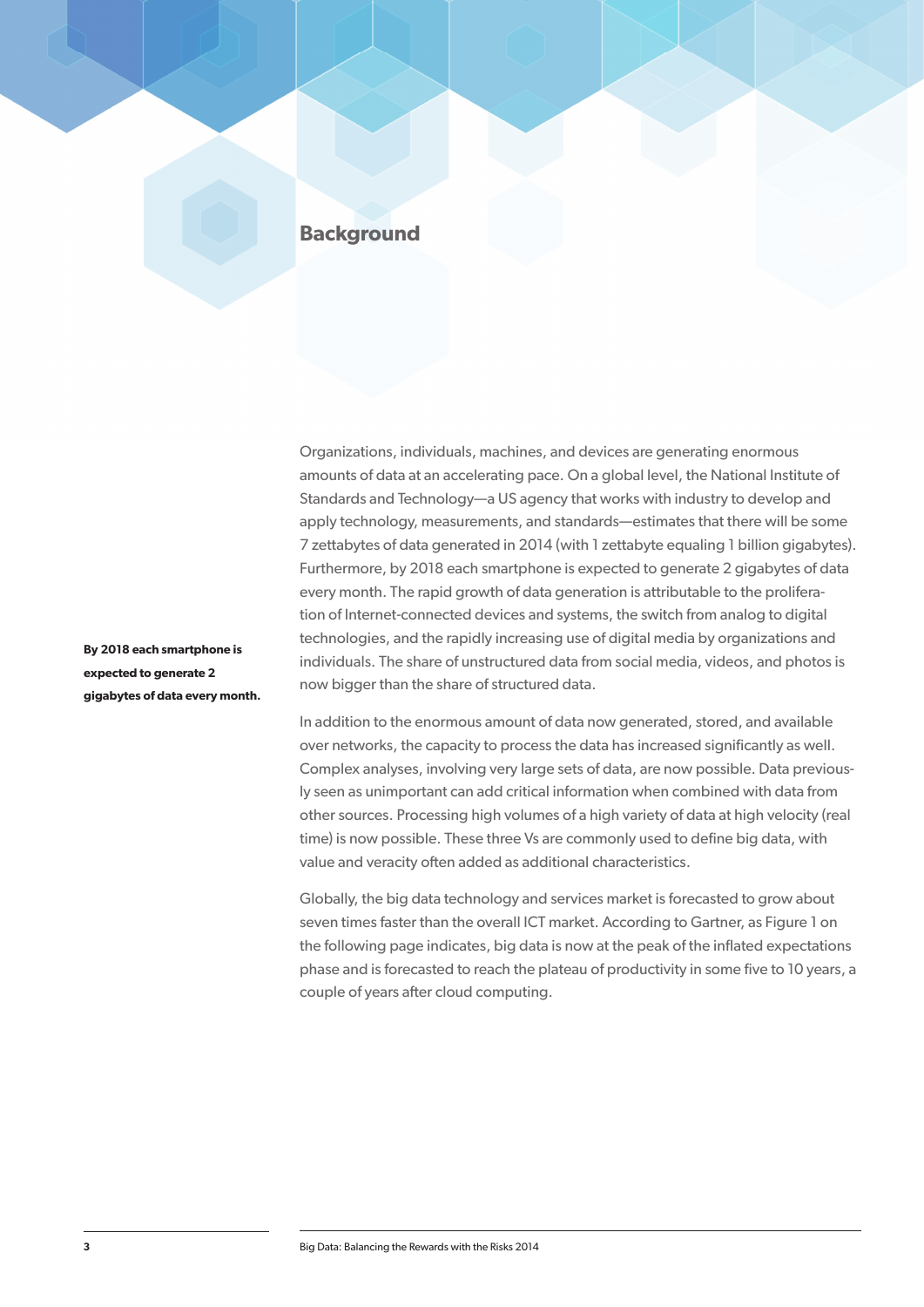#### **Figure 1: HYPE CYCLE FOR EMERGING TECHNOLOGIES, 2013**



*Source:* Gartner, July 2013

A number of factors contribute to the current high expectations regarding big data, including:

- $\blacksquare$  The rapid growth of high-speed broadband (both fixed and mobile)
- $\blacksquare$  The increased power of cloud computing
- $\blacksquare$  Easy and cheaper access to big data technologies
- $\blacksquare$  Enhanced connectivity and machine-to-machine communication

Actual usage of big data is nevertheless still relatively low, as evident in a global study showing that only 6 percent of organizations executed big data initiatives in 2012 (see Figure 2).

#### **Figure 2: BIG DATA ADOPTION**



Said Business School at the University of Oxford, 2012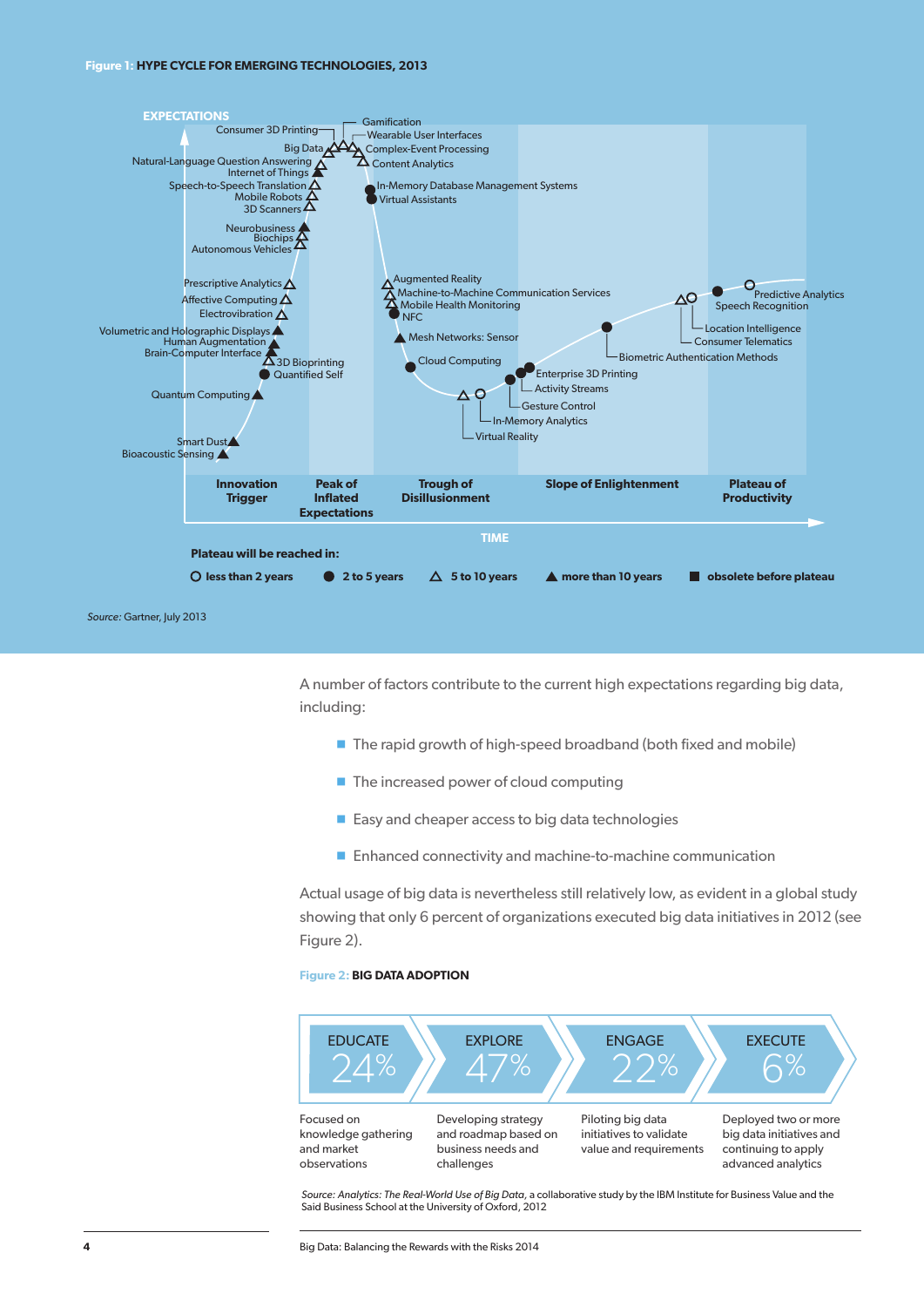# **Opportunities Big Data Offers**

 **"We are big believers in big data."** 

*—Participant at the Ministry of Information and Communications Technology Roundtable*

The possibility of making better use of the data already held in an organization can be a major advantage for any institution. The opportunities to create new insights through big data analytics are perhaps most apparent in data-heavy sectors such as healthcare, utilities, transport, education, finance, sciences, and the government. With an enhanced understanding of the people who use their services, these organizations can serve their users better and more efficiently. For example, the Ministry has established a social media research and analysis team. By analyzing large amounts of data from sources such as Twitter, Facebook, blogs, and online forums, the team provides policymakers with timely and comprehensive information on the topics discussed online. Figure 3 below demonstrates the benefits of insights from big data.



**5** Big Data: Balancing the Risks 2013<br> **Ericsson White Paper, August 2013**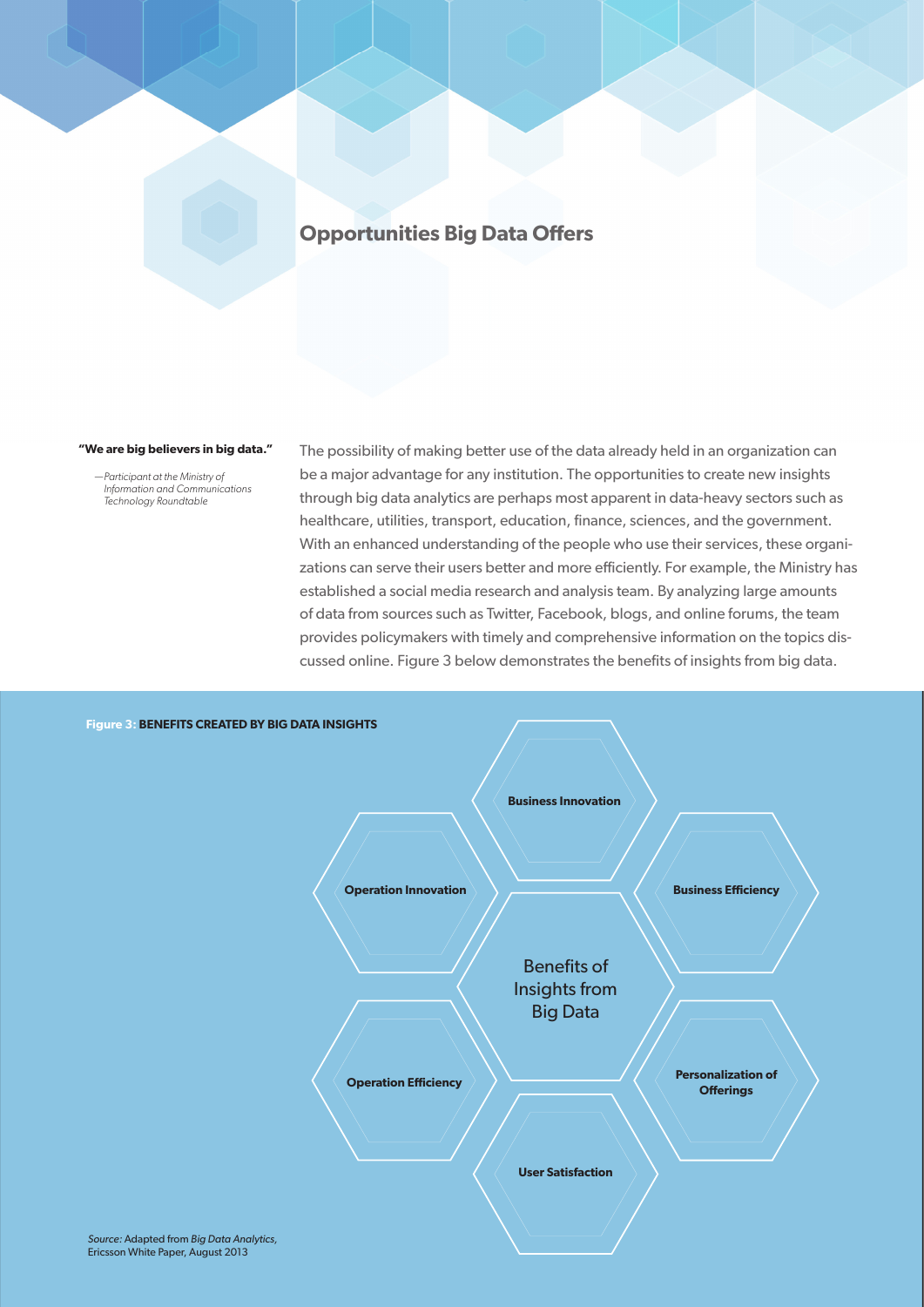While big data analytics can add significant value to an organization, it is important to identify which processes will provide insights—insights that are adequate, accurate, and actionable—three As to add to the Vs.

Substantial savings in both time and money are expected if organizations and government agencies implement data management practices that consider the specific requirements for big data analysis. Data from different sources inside or outside an organization can bring greater value to multiple functions and for multiple purposes if there is greater transparency. Data collected for a certain purpose might be reused for another purpose, reducing the need for sometimes costly and time-consuming data collection processes.

**Big data can be used to identify cost savings and potential efficiency gains through comprehensive analysis of various organizational processes and operations.**

Big data analysis can also bring a more comprehensive and detailed understanding of different groups' or individuals' characteristics and needs. This is made possible through the inclusion of multiple and differing pieces of data in the analysis. Thus, the services and offerings to these groups or individuals can be more personalized and relevant, and communication and interaction more efficient. As a consequence, the level of satisfaction among customers or residents is likely to increase.

Big data can also make predictive analytics more efficient and accurate. Changes in, for example, preferences and behavior among specific customer groups can be predicted more easily, and organizations can then plan for them more effectively.

Big data can also be used to identify cost savings and potential efficiency gains through comprehensive analysis of various organizational processes and operations. In addition to the productivity gains, the likelihood of identifying opportunities for various innovations can also increase.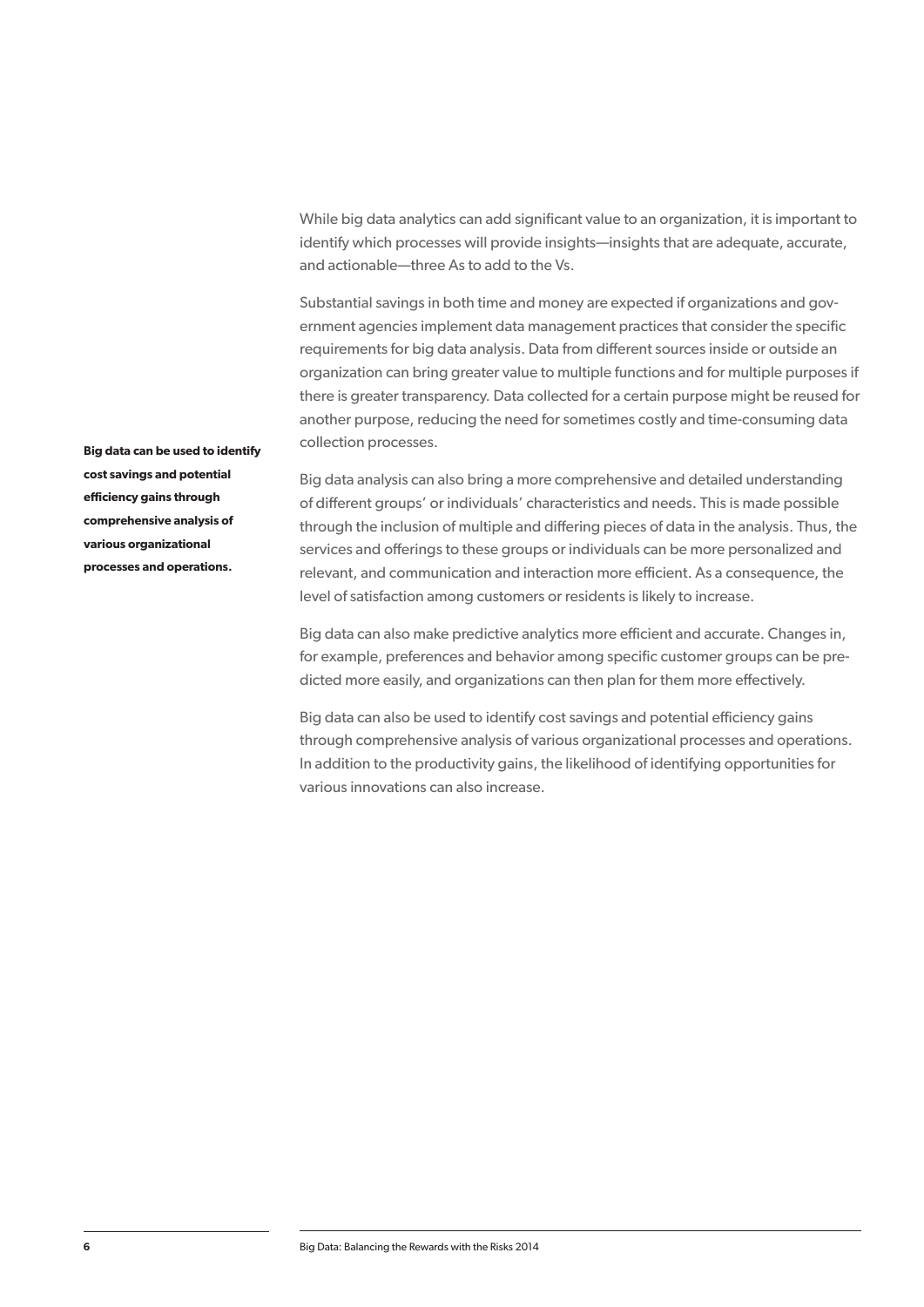# **Challenges**

## **Privacy and Trust**

Access to the cloud, big data technologies, and phenomenal processing power bring new challenges in terms of security as well as privacy. The privacy and confidentiality issues with big data analytics are primary concerns globally as well as in Qatar, as expressed by the participants at the Ministry roundtable. Through analyses of several sources of anonymous data it may, for example, be possible to identify the individuals in the data sets with a high degree of certainty.

Residents', consumers', and organizations' trust that their data will not be misused, accidentally or on purpose, is low, globally as well as in Qatar. Public trust in government agencies and organizations is a prerequisite for Qatar's residents to fully accept that big data analysis can take place without compromising their privacy rights.

**The privacy and confidentiality issues with big data analytics are primary concerns globally as well as in Qatar.**

Traditionally, enforceable regulations have been at the core of the protection of privacy and integrity rights. With cloud computing and big data, technical approaches to address security and privacy issues are also greatly needed. Such approaches should include secure communication, secure data collection, and secure data storage, as well as granular access control. Approaches that make personal data anonymous can protect the privacy of any particular individual while still providing the needed level of accuracy in the analysis. With high-speed mobile networks and the abundance of smartphones, it may even be possible to offer consumers the option to accept/reject in real time whether their personal data is shared or used. With this opportunity to reject, the benefits to the individual for allowing his/her data to be used will have to be made clear by the organization wanting to use it.

The Ministry is committed to protecting the privacy and integrity of Qatar's public and has drafted the Data and Privacy Protection Law in demonstration of that commitment. Among other Ministry initiatives is the National Information Assurance Framework, which consists of various policy documents and guidelines to address information assurance with respect to existing and emerging technologies, including areas such as governance structure, risk management, security awareness, and incident management.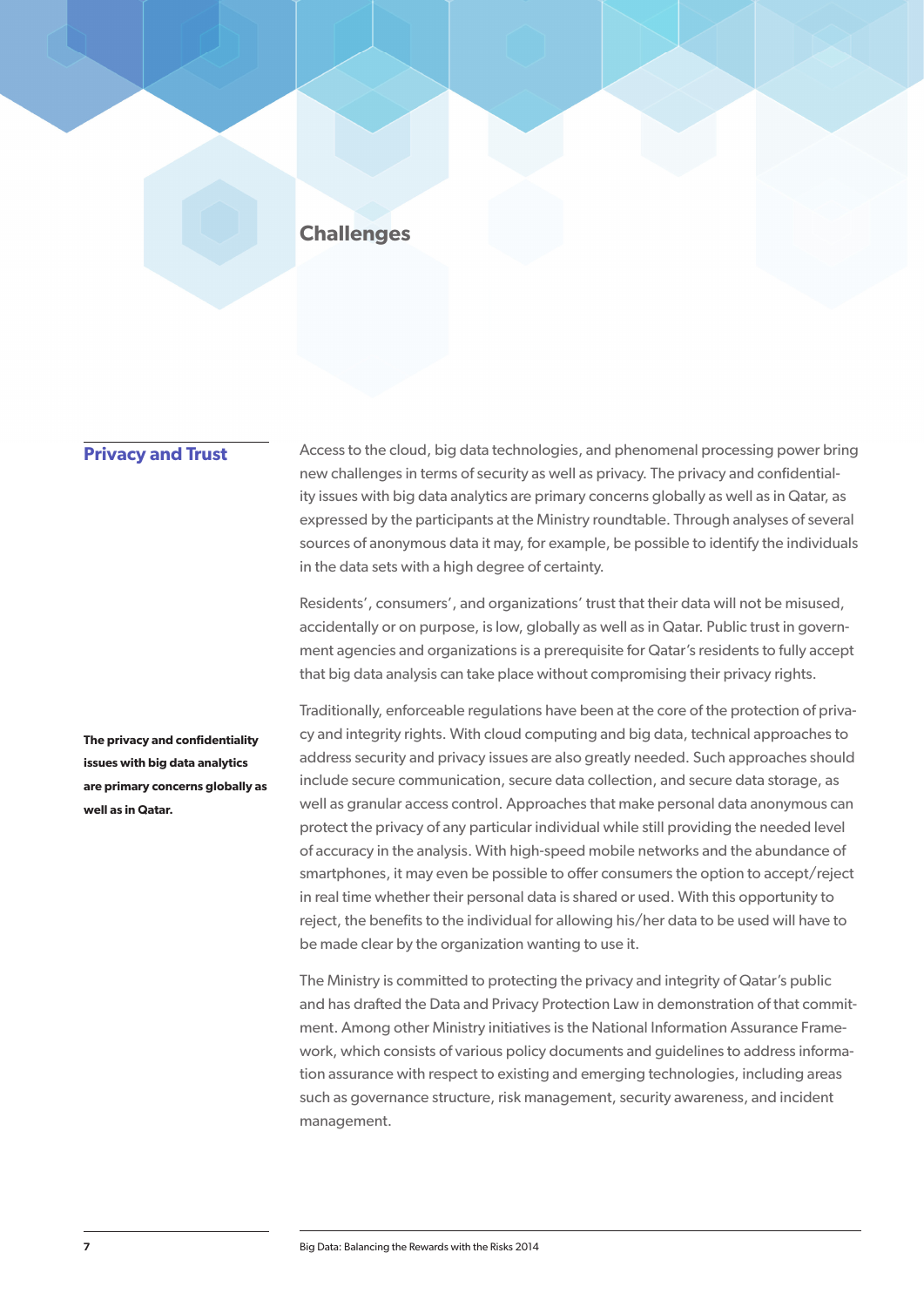### **Access to Data**

Big data analysis relies on data that is discoverable, accessible, and usable, and the data must be gathered, stored, utilized, and managed in accordance with all relevant laws and regulations. To reap the full potential of big data, management and government agencies need to focus on making as much data as possible open and available.

The Ministry is publishing an Open Data Policy to facilitate the use of government data within and between government agencies as well as by the public.

Data stored in other countries can be critical for organizations in Qatar as well. At the same time, data stored in Qatar may be of great value to organizations operating outside Qatar. The fact that different countries have different laws and regulations around data storage and how and what data can be accessed provides a significant obstacle for the users of big data.

# **Data Quality**

The data available for big data analysis is by definition abundant and of varying quality. Ministry roundtable participants identified the quality of data collected and shared by using big data as a major area of concern. In particular, the quality of data coming from social networks is seen to be of varying quality.

In the end, improving data quality through the harmonization of APIs (application programming interfaces), data formats, and metadata can further facilitate organizations' and government agencies' use of big data and bring sustainable cost savings and productivity improvements.

# **Security**

Regarding data security, roundtable participants cited the need for a transparent way of classifying data—because it is either critical or sensitive—that must be under absolute control (including physical) by organizations in Qatar. Data owners' consent is needed to move data outside Qatar, but roundtable participants argued that the legal system could have a bigger and clearer role in deciding what data should not leave Qatar.

The Ministry is well aware of the pressing and complex issues around securing big data analysis in a cloud environment and is publishing a cloud security policy as an important component of the National Information Assurance Framework.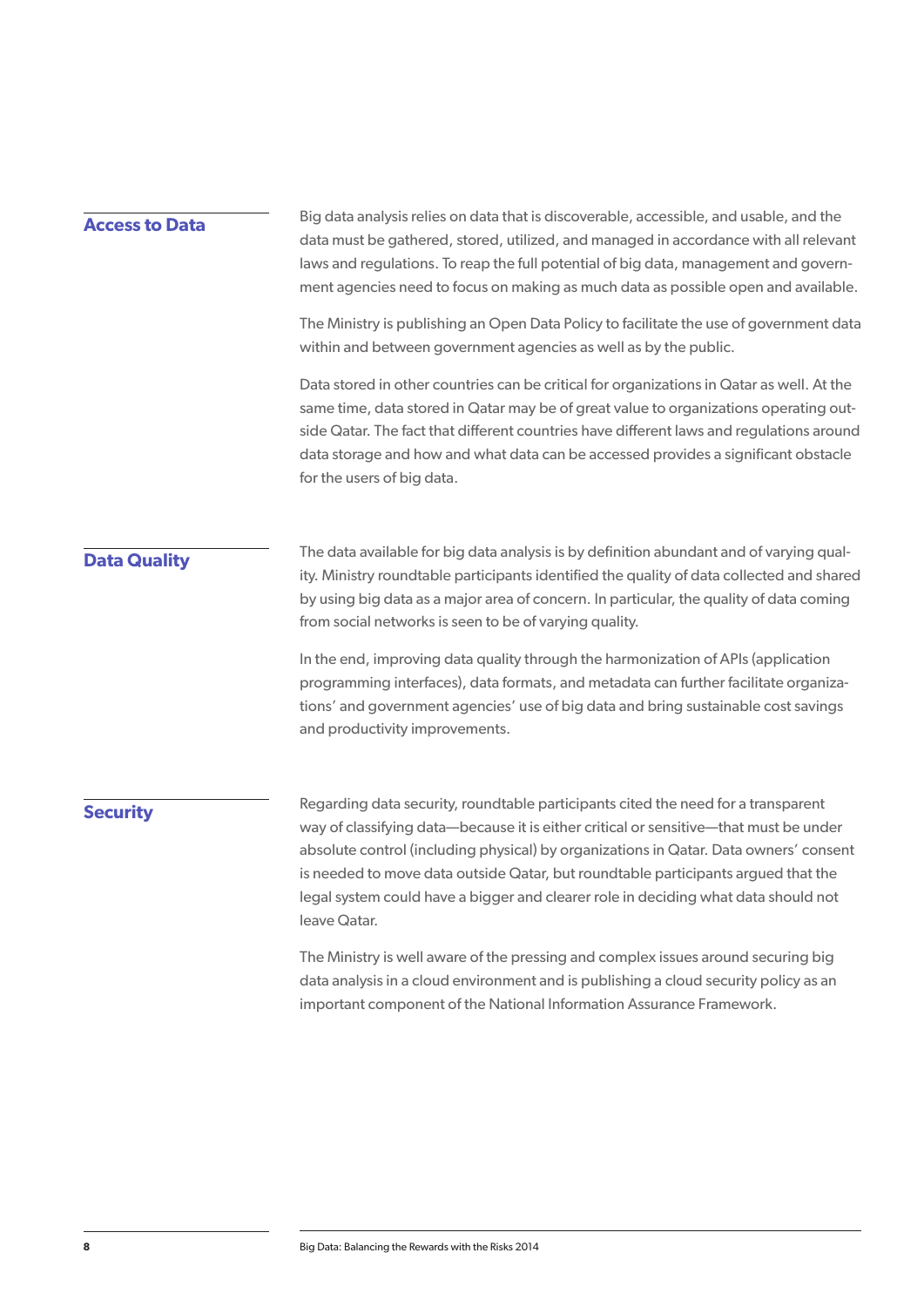# **Bandwidth**

Big data requires reliable and high-speed connections. However, broadband connections with sufficient upload and download speeds were identified by roundtable participants and the Ministry as a major bottleneck for further development of big data in Qatar. Limited bandwidth poses a challenge for accessing and analyzing data inside as well as outside Qatar. One of the major targets of the Qatar National Broadband Plan is "All businesses, schools, hospitals, and government institutions shall have high-quality access to at least 1 Gbps download and upload speeds by 2016." QNBP also details various policy actions to accelerate and facilitate the rollout of highspeed broadband to meet the target, including acceleration of migration to fiber and improved international bandwidth.

## **Skills**

Big data is a new and complex area, and many organizations need to attract employees with new and diverse skill sets. These include research, statistical, interpretive, and analytical skills as well as ICT skills. In addition, in-depth understanding of the underlying business is required. Developing such comprehensive skills is a challenge to any educational system. Gartner estimates that some 4.4 million big data jobs will be open globally in 2015, and only one-third will be filled.<sup>1</sup>

Roundtable participants agreed that there already is a shortage of big data talent in Qatar and that having skilled staff is more important than having the right software. This is a critical area to address if the promise of big data is to be realized. The need for educational institutions, research bodies, and stakeholders from different sectors to jointly identify requirements for big data experts was underlined. Specific research teams dedicated to big data and the cloud are seen as important as well. Furthermore, as this combination of skills and expertise is hard to find in a single individual, teams of experts will have to work together to get the best value out of big data analytics. For some organizations, this will require both an organizational and a cultural shift.

1 Gartner, *"Gartner Reveals Top Predictions for IT Organizations and Users for 2013 and Beyond,"*  press release, October 24, 2012.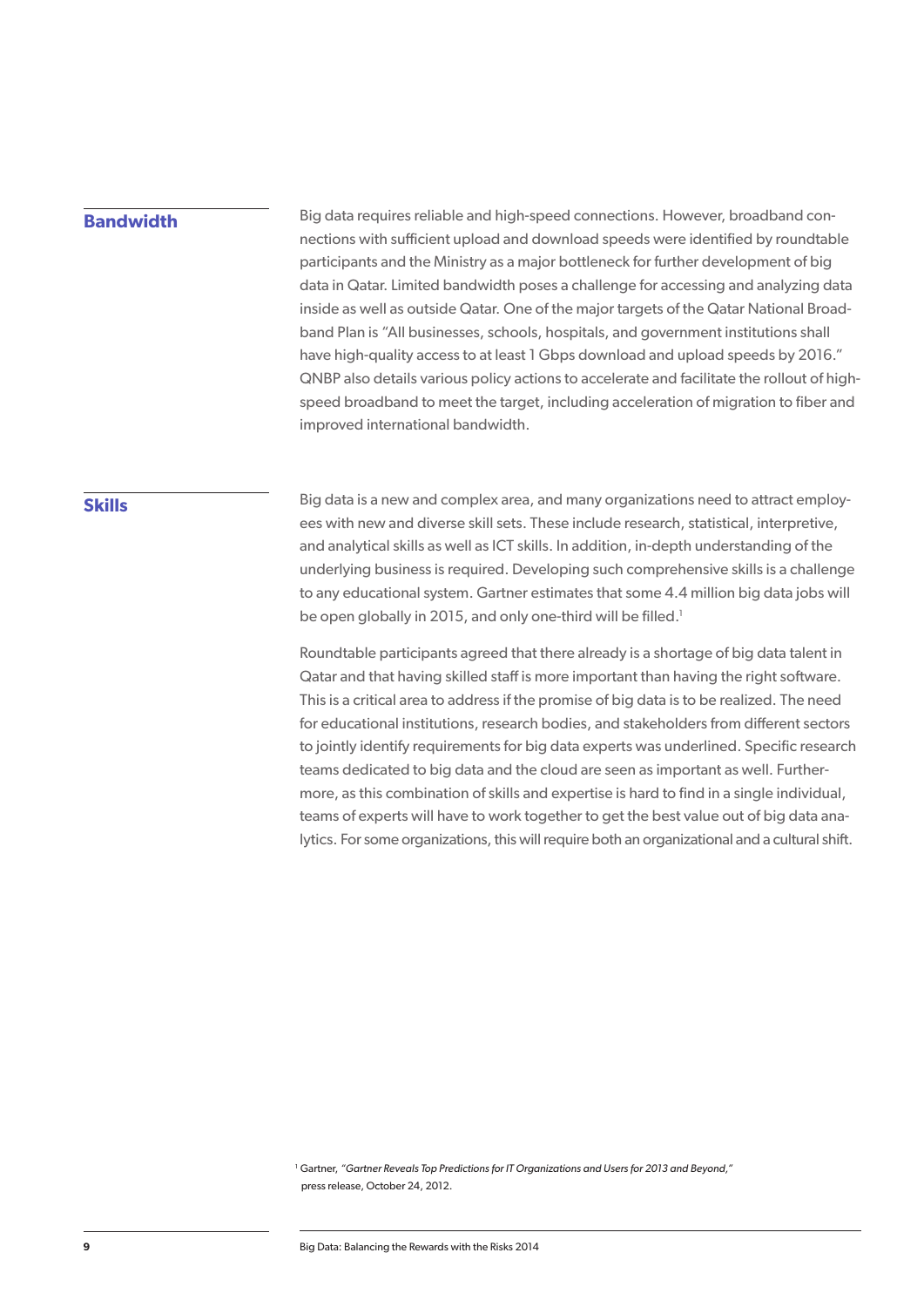

The advantages from being able to scan through large amounts of data and combine data from several sources to provide a more comprehensive analysis are clear. The rollout of ubiquitous and reliable high-speed connections will enable widespread adoption of big data in Qatar. Decision makers and policymakers in all sectors of Qatar are likely to be relying more and more on insights generated from big data analytics.

With maturing big data and cloud computing technologies, the focus will shift from how to store and process large amounts of data to how to make informed decisions in timely, accurate, and cost-efficient ways. This may require a paradigm shift in how data is managed and analyzed, as seen in figure below.

#### **Figure 4: DATA MANAGEMENT AND ANALYSIS, BEFORE AND AFTER BIG DATA**

| Data Management, before Big Data:       | Data              | Govern to perfection | Repository           | <b>Use</b> |
|-----------------------------------------|-------------------|----------------------|----------------------|------------|
| <b>Data Management, after Big Data:</b> | Data              | Understand           | Govern appropriately | <b>Use</b> |
| <b>Analysis, before Big Data:</b>       | <b>Hypothesis</b> | Question             | Data                 | Answer     |
| <b>Analysis, after Big Data:</b>        | Data              | <b>Exploration</b>   | Correlation          | Insight    |

*Source:* Adapted from IBM/GBM Big Data Seminar, Doha, March 19, 2014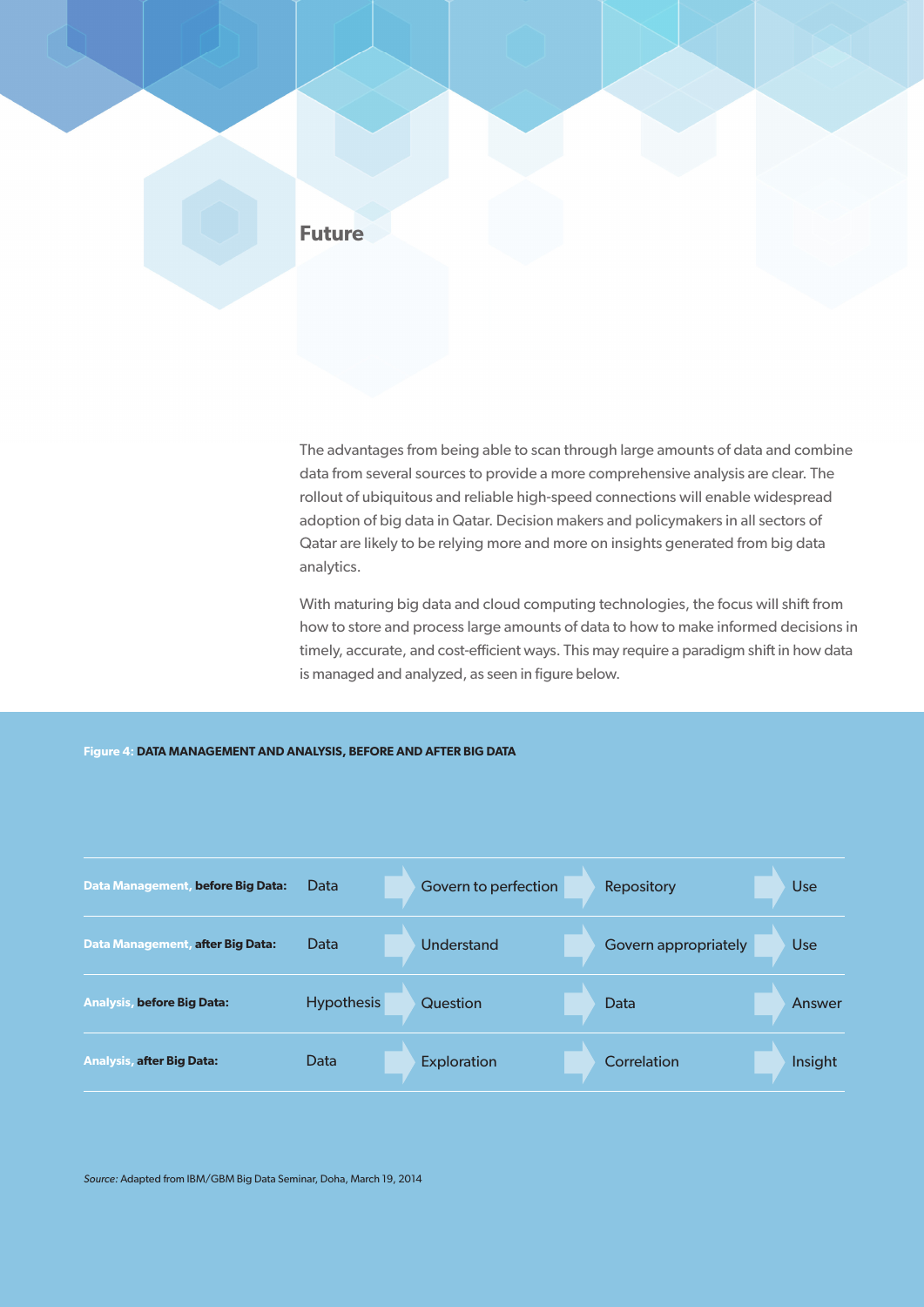# **Conclusion**

As this paper indicates, big data holds great promise for all sectors in Qatar. However, public trust in government agencies and organizations is required before the people of Qatar will fully accept and adopt big data analysis. Organizations and government agencies need to demonstrate that they are not compromising the privacy and integrity of the population in Qatar when implementing big data. The Data and Privacy Protection Law needs to be implemented and acted upon to demonstrate that the government is properly addressing privacy issues. In addition, technical solutions should be used where possible.

The implementation of the National Information Assurance Framework policies and guidelines is key to the adoption of big data in Qatar. Legislation is needed, for example, to clarify which data can go to a cloud environment or leave Qatar, and which data cannot. Clearer rules for accessing data stored in Qatar from abroad are needed as well. An analysis of the various types of data generated and available in Qatar must be executed before such a classification of data is done.

To stimulate big data–enabled innovation, government agencies can lead by example and release public sector data as per the Ministry's Open Data Policy.

The global and local shortage of big data experts and skilled users is a serious challenge to big data adoption in Qatar. Educational institutions and industry need to jointly define the required skills for big data and offer specific big data education. Collaboration between universities and companies, with students being involved in the corporations' big data projects and activities, is recommended. On-the-job training and other forms of continued education are needed as well.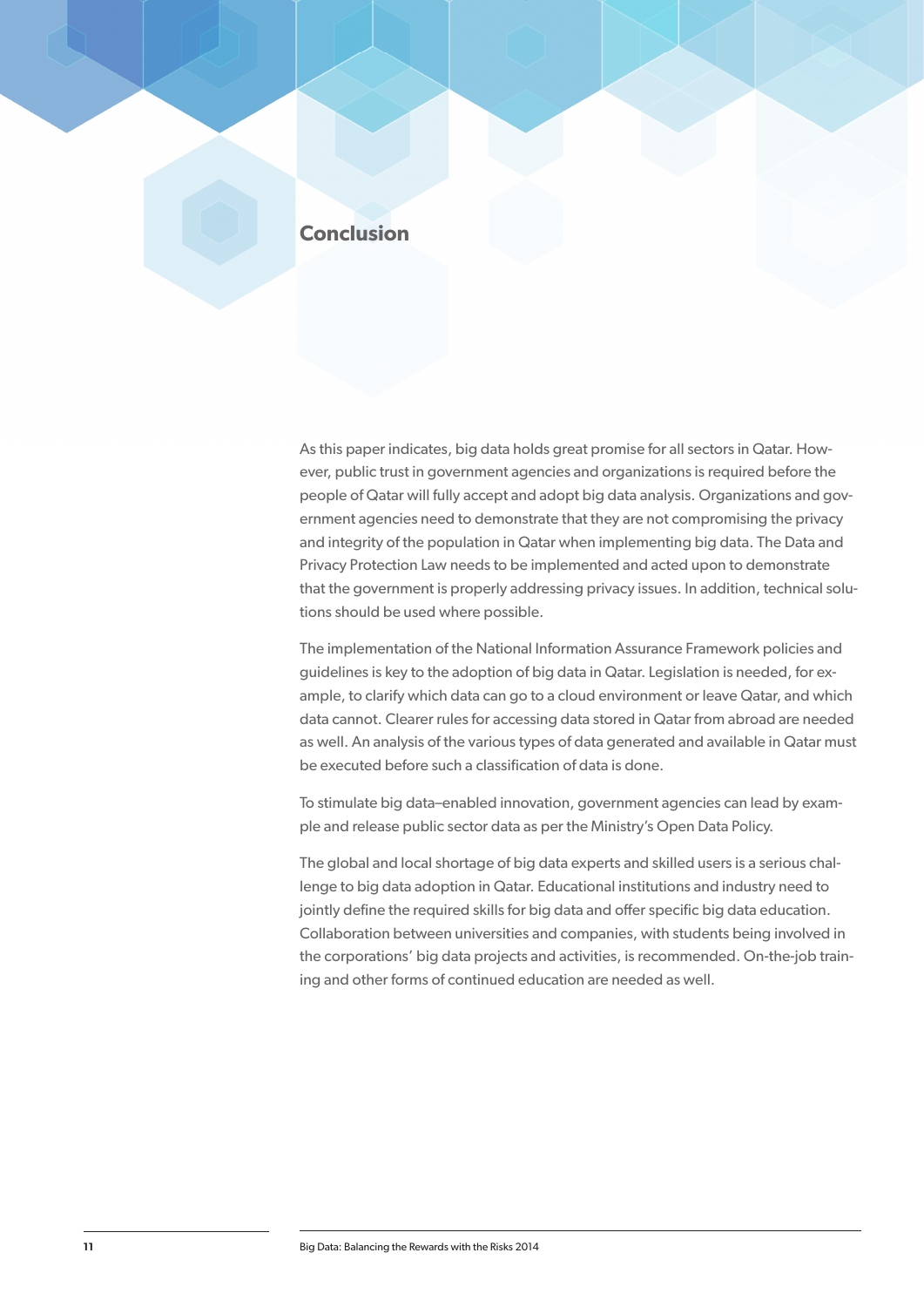

**We would like to thank the organizations below for their active participation and contributions during the Ministry of Information and Communications Technology Big Data Roundtable.**

Cisco Systems Gulf Business Machines (GBM) IBM Q-CERT Kahramaa MEEZA

Ministry of Interior National Institute of Standards and Technology, USA

Ooredoo

Qatar Airways

Qatar Computing Research Institute Qatar National Bank (QNB)

Qatar Petroleum

Qatar University

Supreme Council of Health (written input)

Vodafone

The information contained in this paper is for general information purposes only. The information is provided by the Ministry of Information and Communications Technology, based on desk research and roundtable discussions. The Ministry endeavors to provide up-to-date and correct information, but makes no representations or warranties of any kind, expressed or implied, about the completeness, accuracy, reliability, or suitability of the information in the paper, for any purpose. Any reliance placed on such information is strictly at the reader's own risk. In no event will the Ministry be liable for any loss or damage including, without limitation, indirect or consequential loss or damage, or any loss or damage whatsoever arising from loss of data or profits arising out of, or in connection with, the use of this paper.